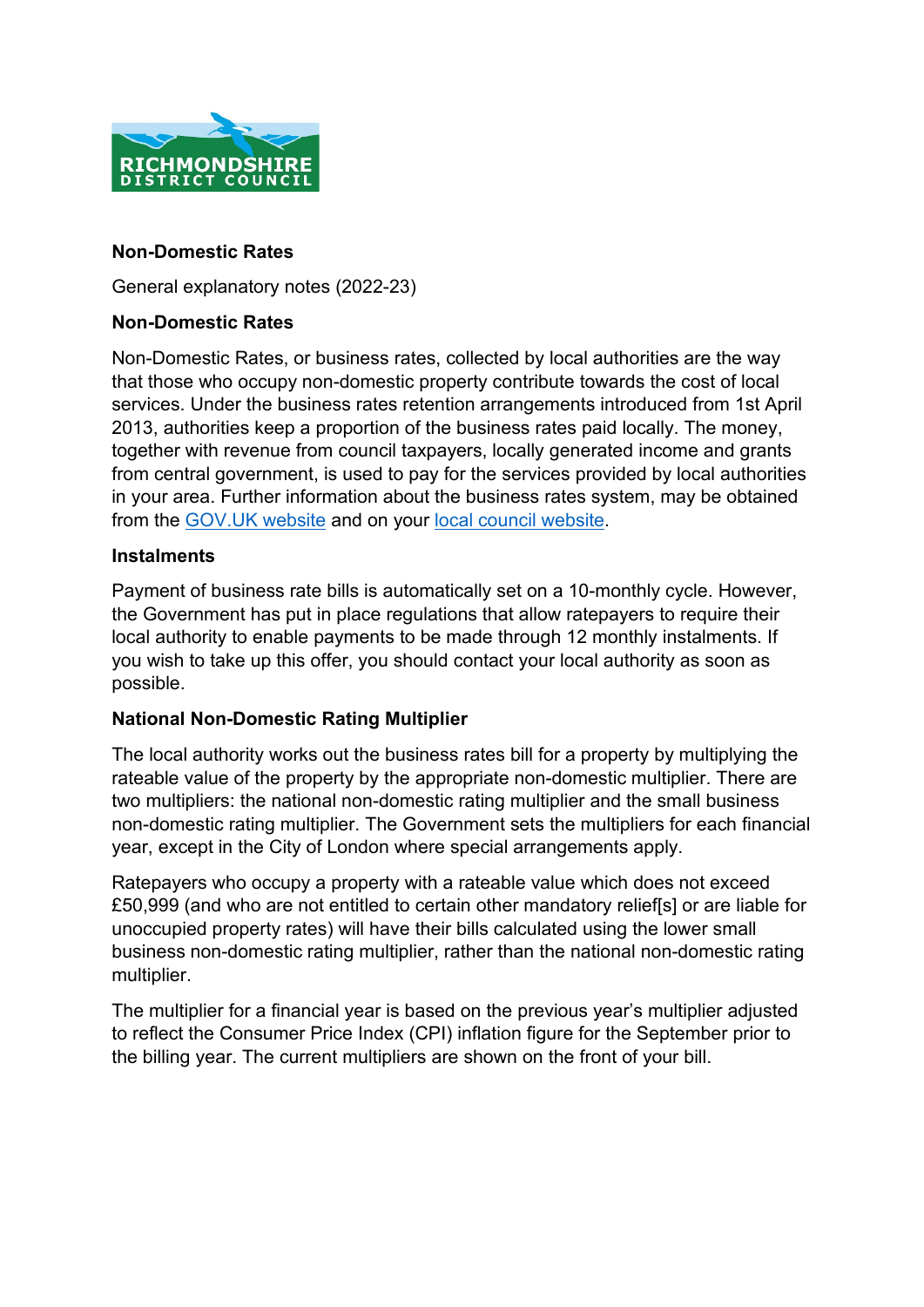# **Rateable Value**

Apart from properties that are exempt from business rates, each non-domestic property has a rateable value which is set by the Valuation Office Agency (VOA), an agency of Her Majesty's Revenue and Customs. They compile and maintain a full list of all rateable values, available on the [VOA website,](https://www.gov.uk/government/organisations/valuation-office-agency) the rateable value of your property is shown on the front of your bill. This broadly represents the yearly rent the property could have been let for on the open market on a particular date specified in legislation. For the current rating list, this date was set as 1st April 2015.The Valuation Office Agency may alter the valuation if circumstances change. The ratepayer (and certain others who have an interest in the property) can also check and challenge the valuation shown in the list if they believe it is wrong.

Further information about the grounds on which challenges may be made and the process for doing so can be found on the [VOA website.](https://www.gov.uk/government/collections/check-and-challenge-step-by-step)

### **Revaluations**

All non-domestic property rateable values are reassessed at revaluations. The most recent revaluation took effect from 1st April 2017. Revaluations ensure that business rates bills are up to date, more accurately reflect current rental values and relative changes in rents. Frequent revaluations ensure the system continues to be responsive to changing economic conditions. The next revaluation is due on 01 April 2023.

### **Rate Reliefs**

Depending on individual circumstances, a ratepayer may be eligible for a rate relief (i.e., a reduction in your business rates bill). There are a range of available reliefs. Some of the permanent reliefs are set out below but temporary reliefs are often introduced by the Government at Budgets. You should contact your local authority for details on the latest availability of business rates reliefs and advice on whether you may qualify. Further detail on reliefs is also provided on the [GOV.UK website](https://www.gov.uk/introduction-to-business-rates) or on [Richmondshire's council website.](https://www.richmondshire.gov.uk/council-tax-and-business-rates/)

### **Small Business Rates Relief**

If a ratepayer's sole or main property has a rateable value which does not exceed an amount set out in regulations, the ratepayer may receive a percentage reduction in their rates bill for this property of up to a maximum of 100%. The level of reduction will depend on the rateable value of the property – for example eligible properties below a specified lower threshold will receive 100% relief, and you may receive partial tapered relief up to a specified upper threshold. The relevant thresholds for relief are set out in regulations and can be obtained from your local authority or on the [GOV.UK website.](https://www.gov.uk/introduction-to-business-rates)

Generally, this percentage reduction (relief) is only available to ratepayers who occupy either:

- (a) one property, or
- (b) one main property and other additional properties providing those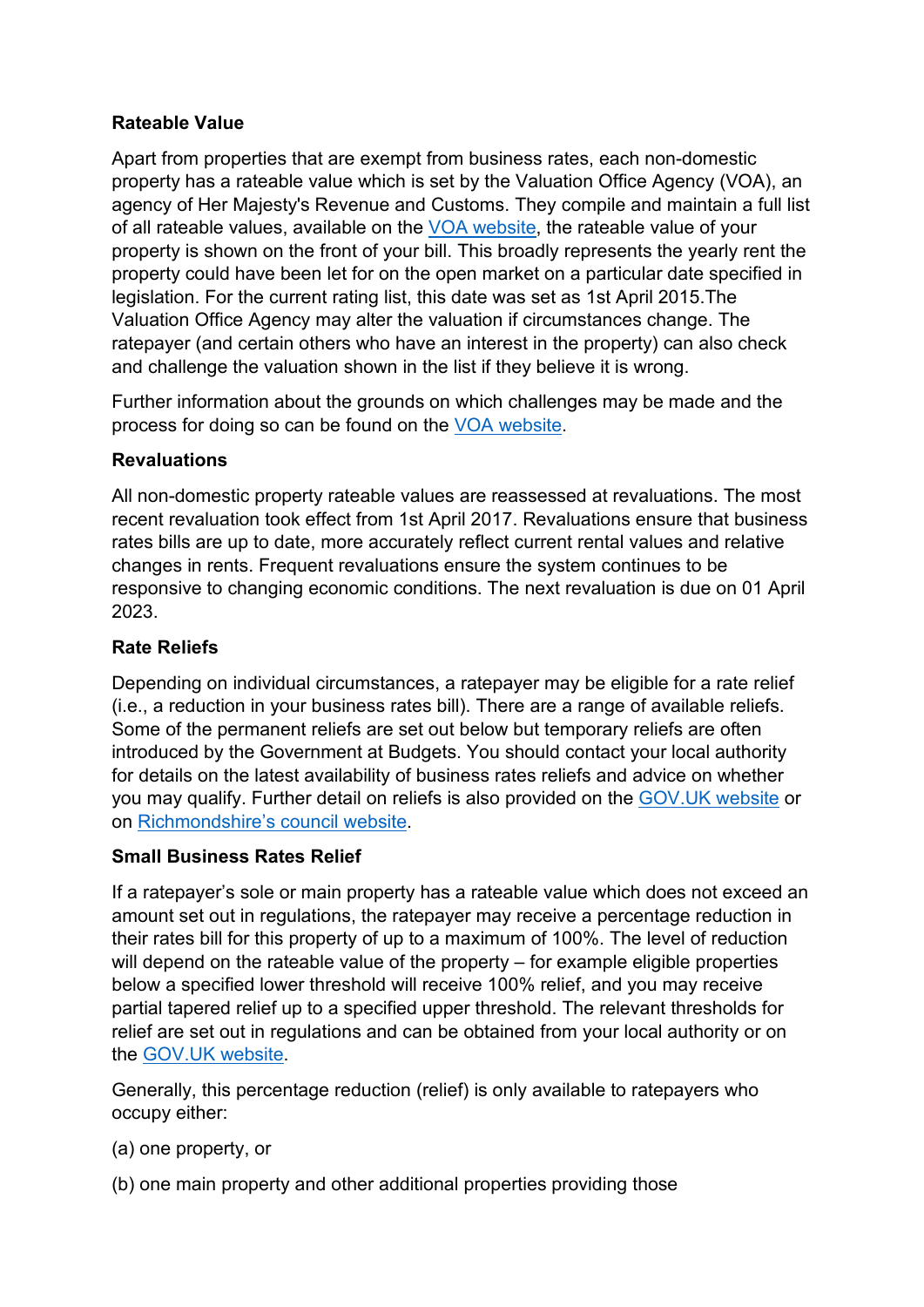additional properties each have a rateable value which does not exceed the limit set in regulations.

The aggregate rateable value of all the properties mentioned in (b), must also not exceed an amount set in regulations. For those businesses that take on an additional property which would normally have meant the loss of small business rate relief, they will be allowed to keep that relief for a fixed additional period. Full details on the relevant limits in relation to second properties and the current period for which a ratepayer may continue to receive relief after taking on an additional property can be obtained from your local authority or at [GOV.UK.](https://www.gov.uk/introduction-to-business-rates)

Certain changes in circumstances will need to be notified to the local authority by the ratepayer who is in receipt of relief (other changes will be picked up by the local authority). The changes which should be notified are:

(a) the property falls vacant,

(b) the ratepayer taking up occupation of an additional property, and

(c) an increase in the rateable value of a property occupied by the ratepayer in an area other than the area of the local authority which granted the relief.

### **Charity and Community Amateur Sports Club Relief**

Charities and registered Community Amateur Sports Clubs are entitled to 80% relief where the property is occupied by the charity or the club and is wholly or mainly used for the charitable purposes of the charity (or of that and other charities), or for the purposes of the club (or of that and other clubs). The local authority has discretion to give further relief on the remaining bill. Please email:

[local.taxation@richmondshire.gov.uk](mailto:local.taxation@richmondshire.gov.uk) for further information.

### **Unoccupied Property Rate Relief**

Business rates are generally payable in respect of unoccupied non-domestic property. However, they are generally not payable for the first three months that a property is empty. This is extended to six months in the case of certain other properties (for example industrial premises or listed buildings). Full details on exemptions can be obtained from Richmondshire District Council or from [GOV.UK.](https://www.gov.uk/introduction-to-business-rates)

### **Partly Occupied Property Relief**

A ratepayer is liable for the full non-domestic rate whether a property is wholly occupied or only partly occupied. Where a property is partly occupied for a short time, the local authority has discretion in certain cases to award relief in respect of the unoccupied part. Full details can be obtained from Richmondshire District Council.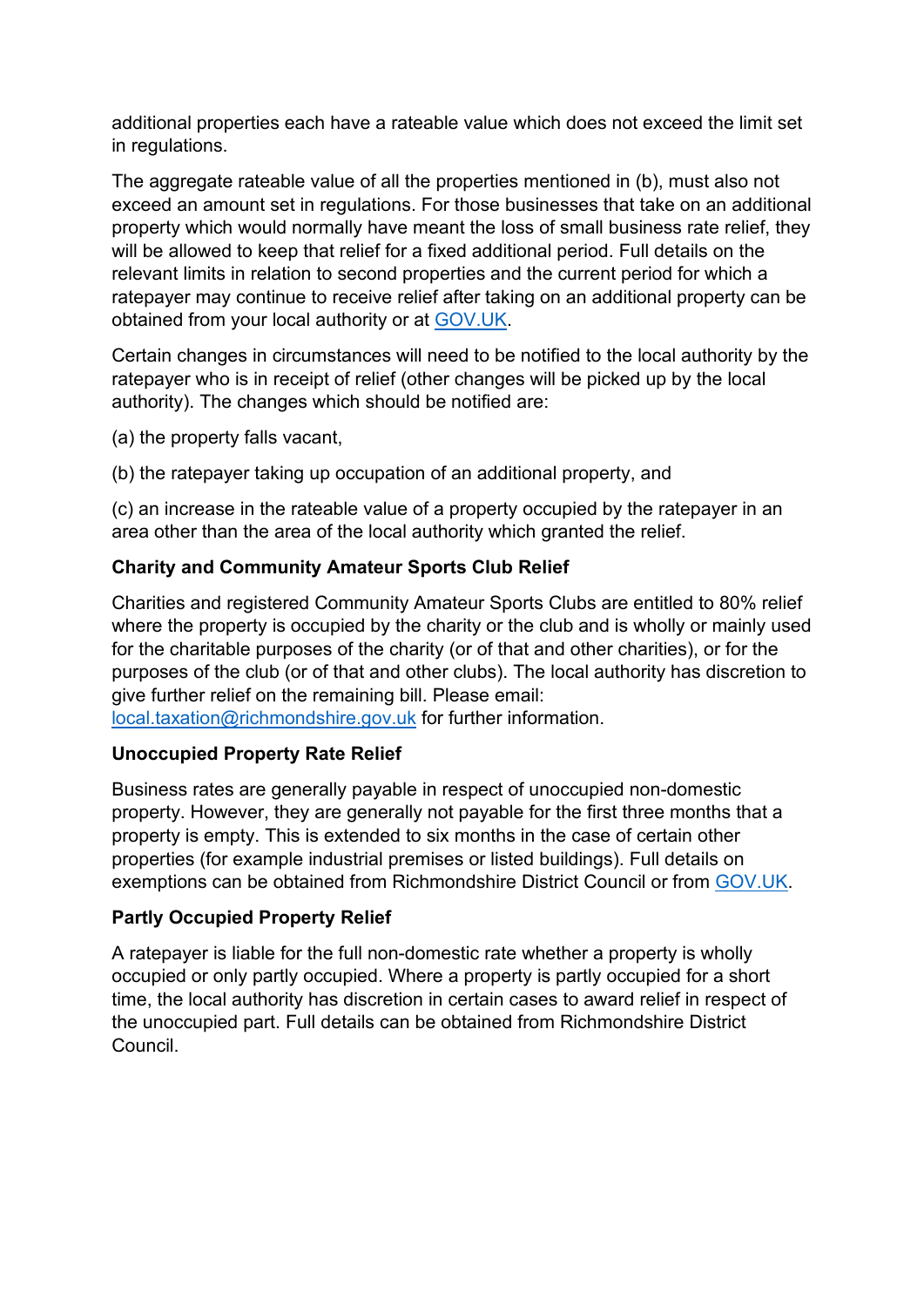#### **Relief for Local Newspapers**

You could get local newspaper relief if your property is used as office premises for journalists and reporters on a local newspaper. The relief is a £1,500 reduction in business rates for eligible properties per year.

You can only get the relief for one property per newspaper even if more than one property is used as offices for the newspaper. If several local newspapers use the same office, they can only get the relief on one newspaper title.

### **Extension of Transitional Relief for 2022/23**

The transitional relief scheme was introduced in 2017 to help those ratepayers who were faced with higher bills because of the revaluation. The scheme ends on 31 March 2022. The government announced an extension to the scheme for one year (2022/23) to coincide with the end of the current revaluation cycle. The scheme restricts increases in bills to 15% for businesses with small properties (up to and including £20,000 rateable value) and 25% for medium properties (up to and including £100,000 rateable value).

Unlike the existing statutory transition scheme which ends on 31 March 2022 where transitional relief is measured before all other reliefs, the extension of transitional relief into 2022/23 will be measured after other reliefs (including others such as RHL relief). This relief should be detailed on your 2022/23 account if you are eligible. If it is not showing but you think you may qualify, you should contact the Local Taxation Section on telephone number 01748 829100 or alternatively email [local.taxation@richmondshire.gov.uk.](mailto:local.taxation@richmondshire.gov.uk)

Note: There is **NO** provision for Transitional Surcharge during 2022/23

### **Supporting Small Business Scheme (SSB)**

The introduction of the SSB scheme on 1 April 2017 ensured that ratepayers eligible to small business rate relief or rural rate relief during 2016/17 qualified for a limited increase in rates payable extending up to a five year period, or until they reached the charge they would have paid without the scheme. The SSB scheme has remained as it is in the current non-statutory scheme with a percentage cap in 2022/23 of 15% plus inflation (or a cash value increase of £600 if greater). This relief has been calculated in conjunction with the extended transitional relief scheme and should be detailed on your 2022/23 account if you are eligible. If it is not showing but you think you may qualify, you should contact the Local Taxation Section on telephone number 01748 829100 or alternatively email [local.taxation@richmondshire.gov.uk](mailto:local.taxation@richmondshire.gov.uk) 

The extension of transitional relief and supporting small business (SSB) relief scheme is likely to amount to subsidy. Any relief provided by Local Authorities under this scheme will need to comply with the UK's domestic and international subsidy control obligations.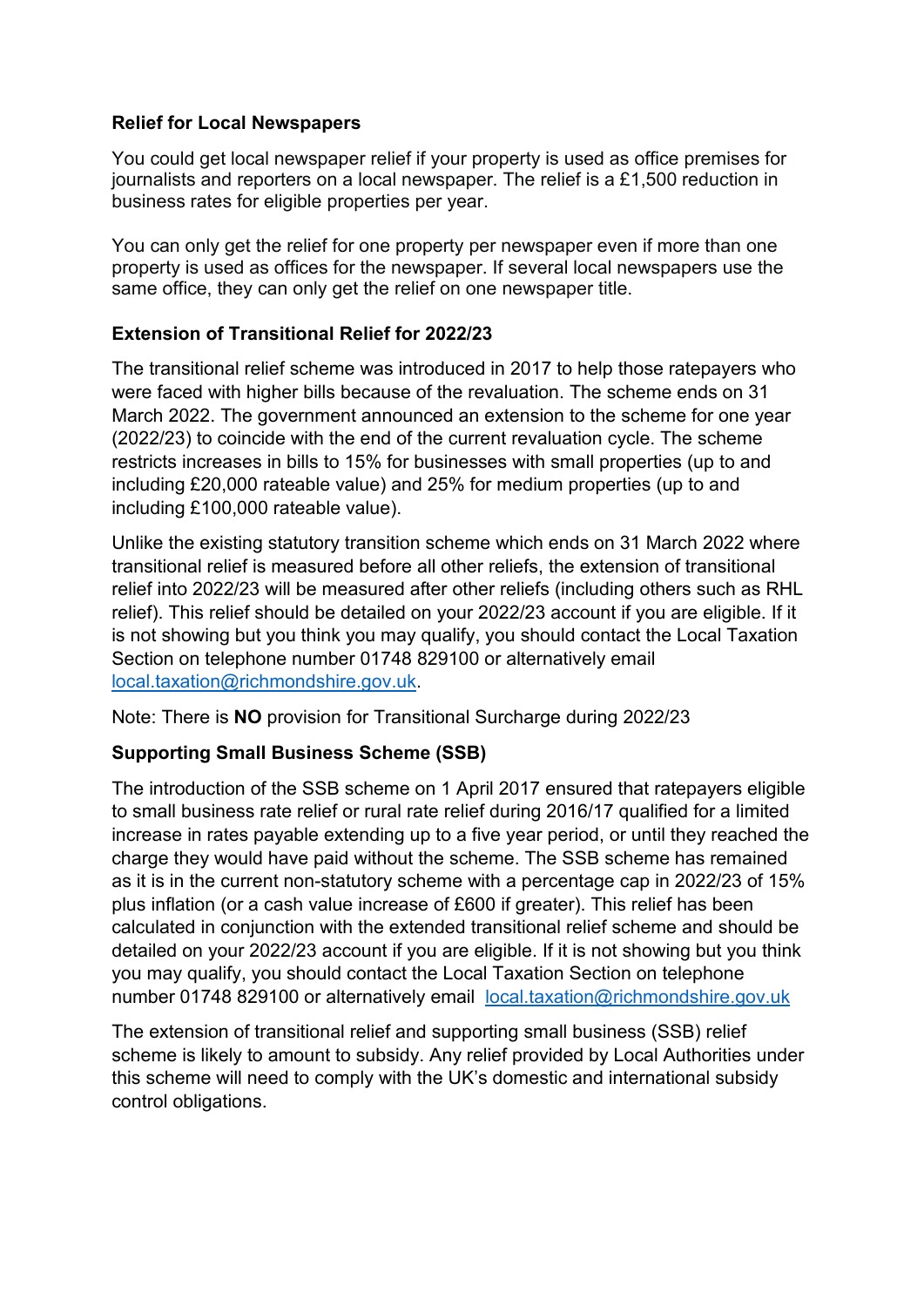# **Rate Relief for Businesses in Rural Areas**

Certain types of properties in a rural settlement with a population below 3,000 may be entitled to relief. The property must be the only general store, the only post office or a food shop and have a rateable value of less than £8,500, or the only public house or the only petrol station and have a rateable value of less than £12,500. The property has to be occupied. An eligible ratepayer is entitled to relief at 100% of the full charge (50% being mandatory relief and 50% centrally funded discretionary relief).

# **Retail, Hospitality & Leisure Relief (RHLR)**

The 2022/23 retail, hospitality and leisure business rates relief scheme will provide eligible, occupied, retail, hospitality and leisure properties with a 50% relief, up to a cash cap limit of £110,000 per business. This relief should be detailed on your 2022/23 account if you are eligible. If it is not showing but you think you may qualify, you should contact the Local Taxation Section on telephone number 01748 829100 or alternatively email: [local.taxation@richmondshire.gov.uk](mailto:local.taxation@richmondshire.gov.uk) You should also contact us if you have been awarded the relief but you wish to refuse its award – you should inform us of this by 30 April 2023.

The RHLR scheme is likely to amount to subsidy. Any relief provided by Local Authorities under this scheme will need to comply with the UK's domestic and international subsidy control obligations.

# **COVID-19 Additional Relief Fund (CARF)**

The Government announced a new COVID-19 additional relief fund (CARF) of which Richmondshire District Council was allocated £631,864. The fund is available to support businesses affected by the pandemic but that were ineligible for existing support linked to business rates. Richmondshire District Council was responsible for designing a discretionary policy and eligible businesses will be able to apply for this relief via the council's website – www.richmondshire.gov.uk. The relief relates only to **the financial year 2021/22**. Richmondshire District Council will issue a Press Release when the application process goes live. Any enquiries relating to an award of CARF relief should be directed to the Local Taxation Section by emailing [local.taxation@richmondshire.gov.uk](mailto:local.taxation@richmondshire.gov.uk)

### **Subsidy Controls**

Providing discretionary relief to ratepayers is likely to amount to a subsidy. Relief provided by Local Authorities will need to comply with the UK's domestic and international subsidy control obligations. It is your responsibility to check that you are eligible, by submitting an application or accepting an award of relief you are declaring that you are complying with and will not exceed the relevant permitted allowance thresholds. If you have any doubt as to your position, you must seek appropriate advice before applying/accepting as the responsibility lies with the business. Further information is available on the Gov.uk website [www.gov.uk/government/publications](http://www.gov.uk/government/publications) and searching for subsidy controls.